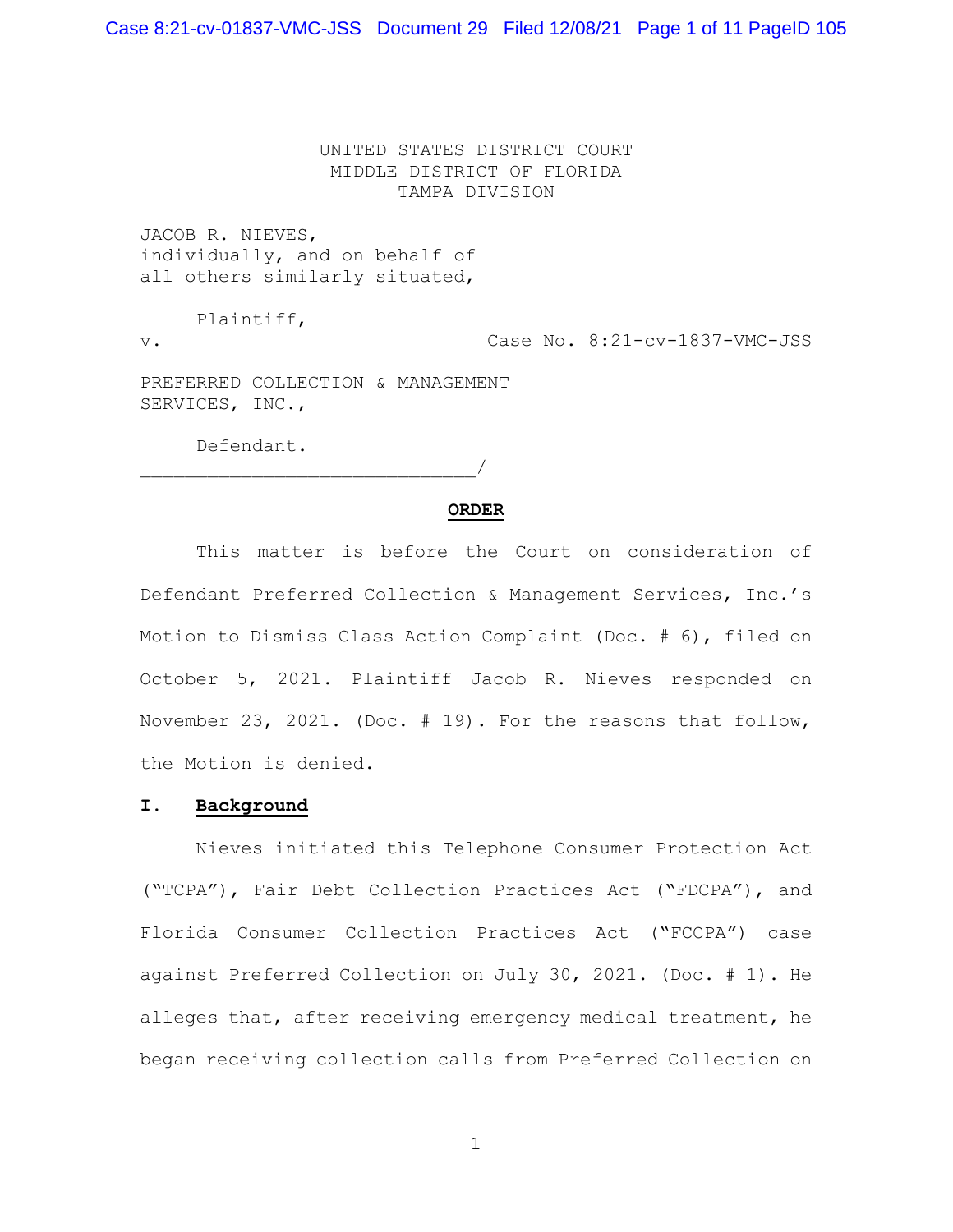July 29, 2020, seeking to collect an alleged \$1,200 medical debt. (Id. at 3). "During a phone call on or around November 6, 2020, [Nieves] advised [Preferred Collection] that he had no money to pay the alleged subject debt" and "requested that [Preferred Collection] cease its collections calls to him." (Id.).

In response, the representative for Preferred Collection stated "that the debt wouldn't just disappear." (Id.). And, "[c]ontrary to [Nieves's] request, [Preferred Collection] continued its efforts to collect the subject debt through collection calls to [his] cellular phone." (Id. at 4). "In the calls that [Nieves] did not answer, [Preferred Collection] would leave prerecorded voicemails on [Nieves's] cellular telephone." (Id.). "Since [Nieves] requested that the calls cease, [Preferred Collection] has placed numerous unwanted and unconsented to collection calls to and left many prerecorded voicemails on [Nieves's] cellular phone." (Id.). Nieves alleges that he has been harmed in various ways by these calls. (Id. at 4-5).

Nieves seeks to represent a class as defined below:

All persons throughout the United States (1) to whom [Preferred Collection] placed, or caused to be placed, a call; (2) directed to a number assigned to a cellular telephone service; (3) using an artificial or prerecorded voice; (4) without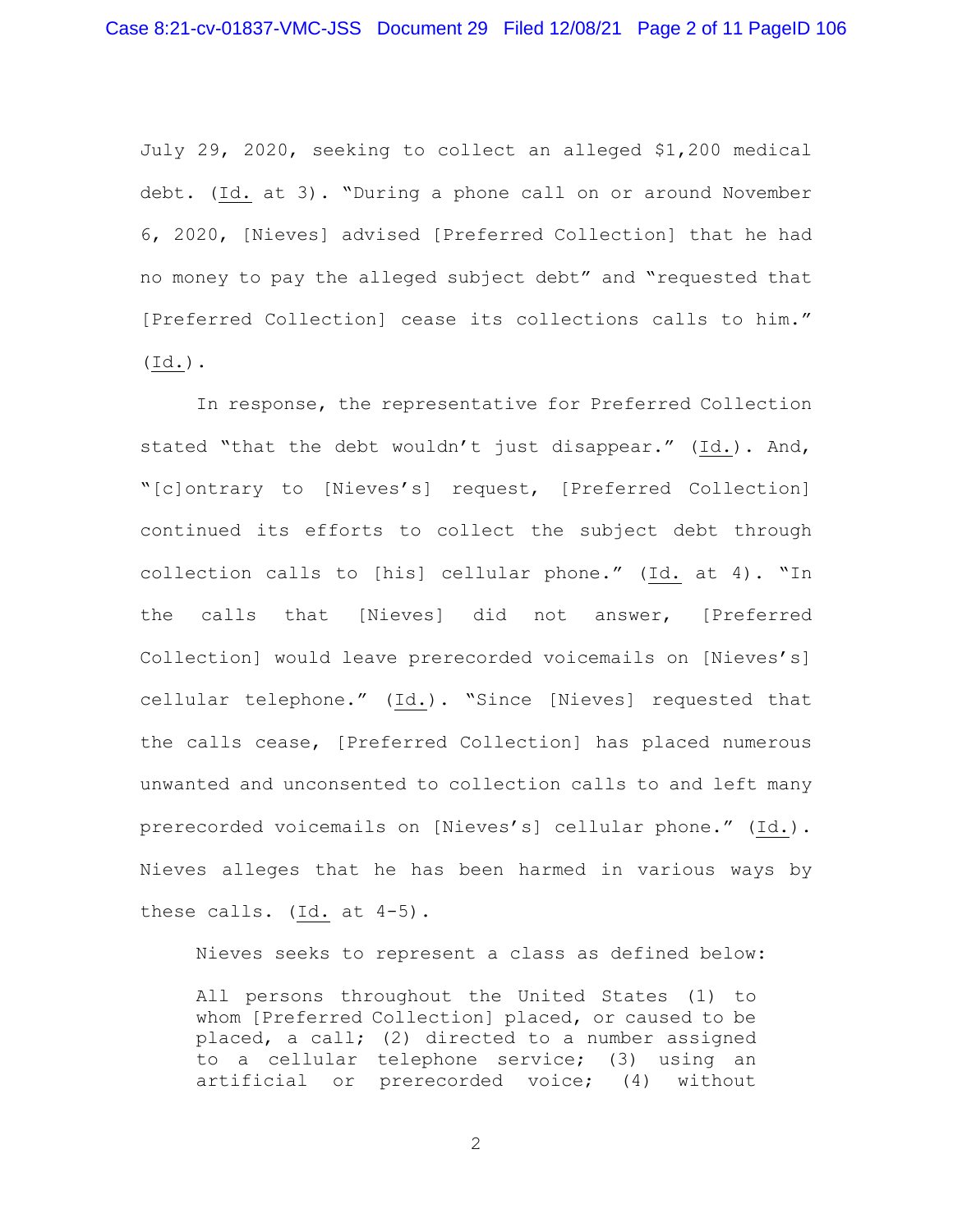his/her consent; (5) within the four years preceding the date of this complaint through the date of class certification.

(Id. at 5).

Now, Preferred Collection seeks to dismiss the complaint. (Doc. # 6). Nieves has responded (Doc. # 19), and the Motion is ripe for review.

### **II. Legal Standard**

On a motion to dismiss pursuant to Rule  $12(b)$  (6), this Court accepts as true all the allegations in the complaint and construes them in the light most favorable to the plaintiff. Jackson v. Bellsouth Telecomms., 372 F.3d 1250, 1262 (11th Cir. 2004). Further, the Court favors the plaintiff with all reasonable inferences from the allegations in the complaint. Stephens v. Dep't of Health & Human Servs., 901 F.2d 1571, 1573 (11th Cir. 1990). But,

[w]hile a complaint attacked by a Rule 12(b)(6) motion to dismiss does not need detailed factual allegations, a plaintiff's obligation to provide the grounds of his entitlement to relief requires more than labels and conclusions, and a formulaic recitation of the elements of a cause of action will not do. Factual allegations must be enough to raise a right to relief above the speculative level.

Bell Atl. Corp. v. Twombly, 550 U.S. 544, 555 (2007)(internal citations omitted). Courts are not "bound to accept as true a legal conclusion couched as a factual allegation." Papasan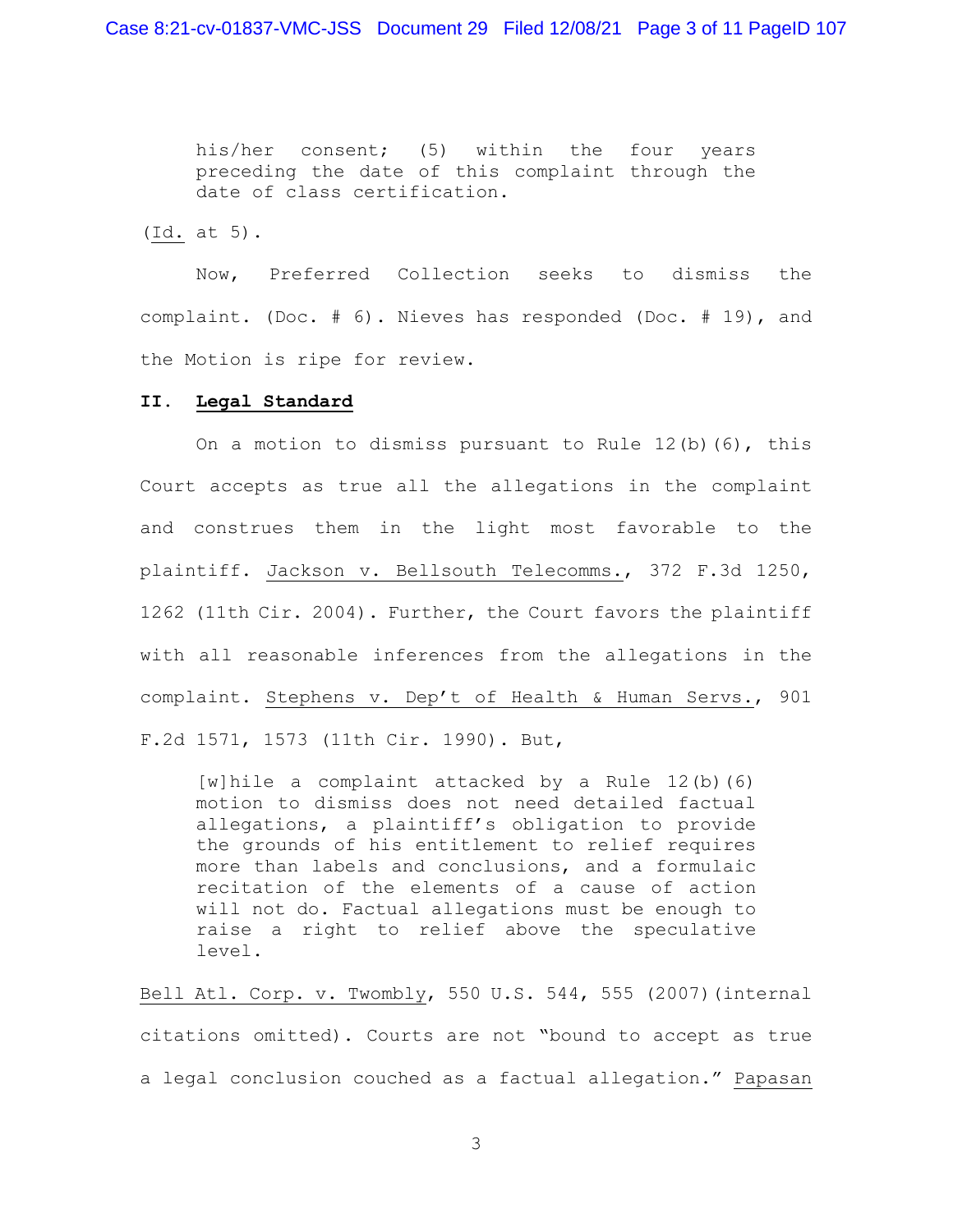v. Allain, 478 U.S. 265, 286 (1986). The Court must limit its consideration to well-pleaded factual allegations, documents central to or referenced in the complaint, and matters judicially noticed. La Grasta v. First Union Sec., Inc., 358 F.3d 840, 845 (11th Cir. 2004).

# **III. Analysis**

 Preferred Collection argues for the dismissal of all of Nieves's claims. The Court will address them in turn.

#### **A. Standing**

As a preliminary matter, the Court notes that the Motion contains a section addressing standing. (Doc. # 6 at 2-3). Notably, however, Preferred Collection does not argue that Nieves lacks standing to assert his claims. (Id. at 3). Rather, Preferred Collection states: "While [Nieves] may have alleged sufficient injury to meet Article III['s] 'concrete injury' requirement, putative class members' standing is not resolved by the allegations related to [Nieves's] individual claim." (Id.); see also TransUnion LLC v. Ramirez, 141 S. Ct. 2190, 2208 (2021) ("Every class member must have Article III standing in order to recover individual damages."). Yet, Preferred Collection does not argue that the putative class members lack standing.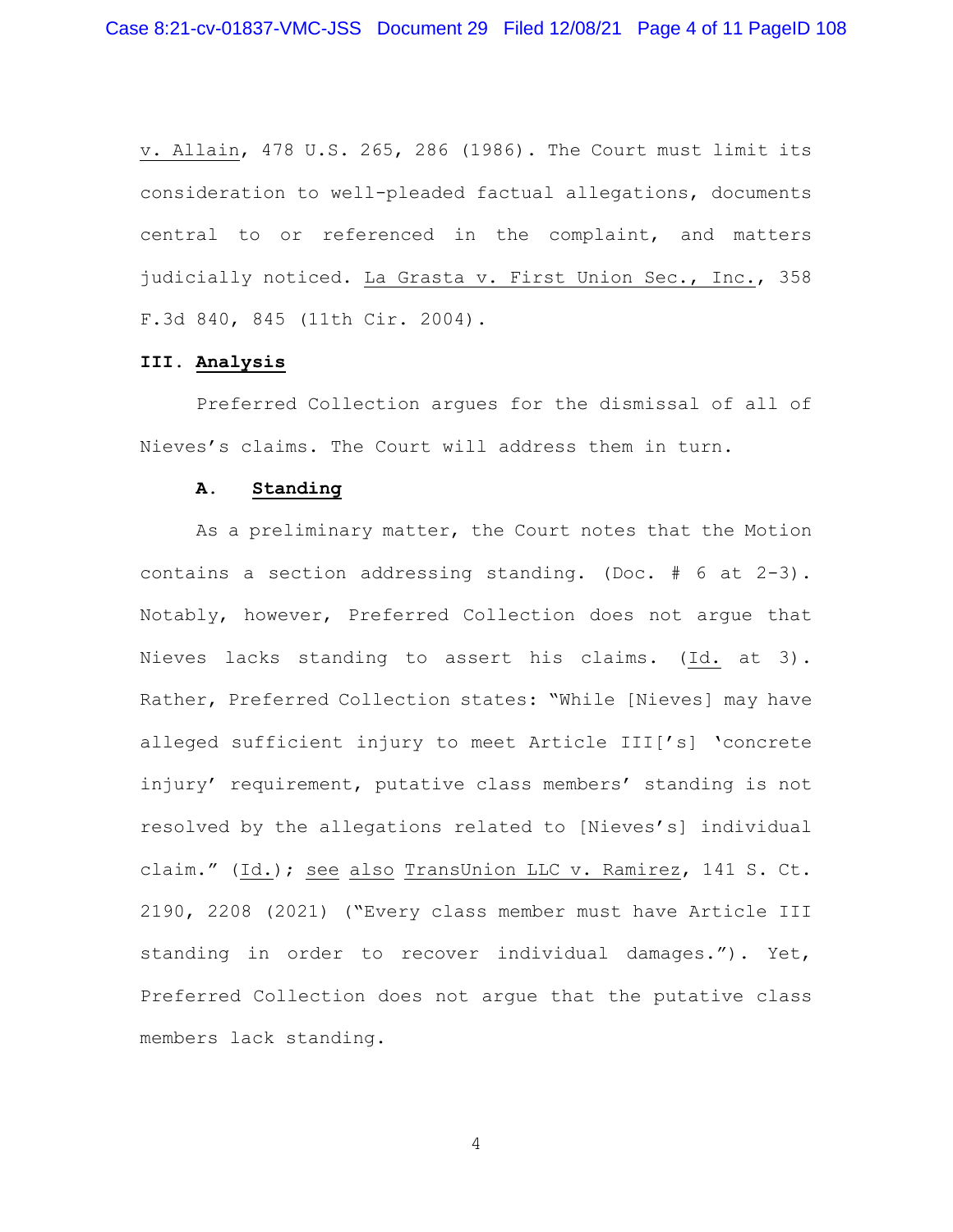Thus, it appears to the Court that Preferred Collection is not actually challenging the existence of standing at this time. To the extent Preferred Collection can be liberally construed as arguing that putative class members lack standing, that argument is better raised at the class certification stage. See Cordoba v. DIRECTV, LLC, 942 F.3d 1259, 1276–77 (11th Cir. 2019) ("We do not hold today that a court is required to ensure that the class definition does not include any individuals who do not have standing before certifying a class. Such a rule would run the risk of promoting so-called 'fail-safe' classes, whose membership can only be determined after the entire case has been litigated and the court can determine who actually suffered an injury. Rather, we only hold that in this case the district court must consider under Rule 23(b)(3) before certification whether the individualized issue of standing will predominate over the common issues in the case, when it appears that a large portion of the class does not have standing, as it seems at first blush here, and making that determination for these members of the class will require individualized inquiries." (citations omitted)). The Motion is denied as to standing.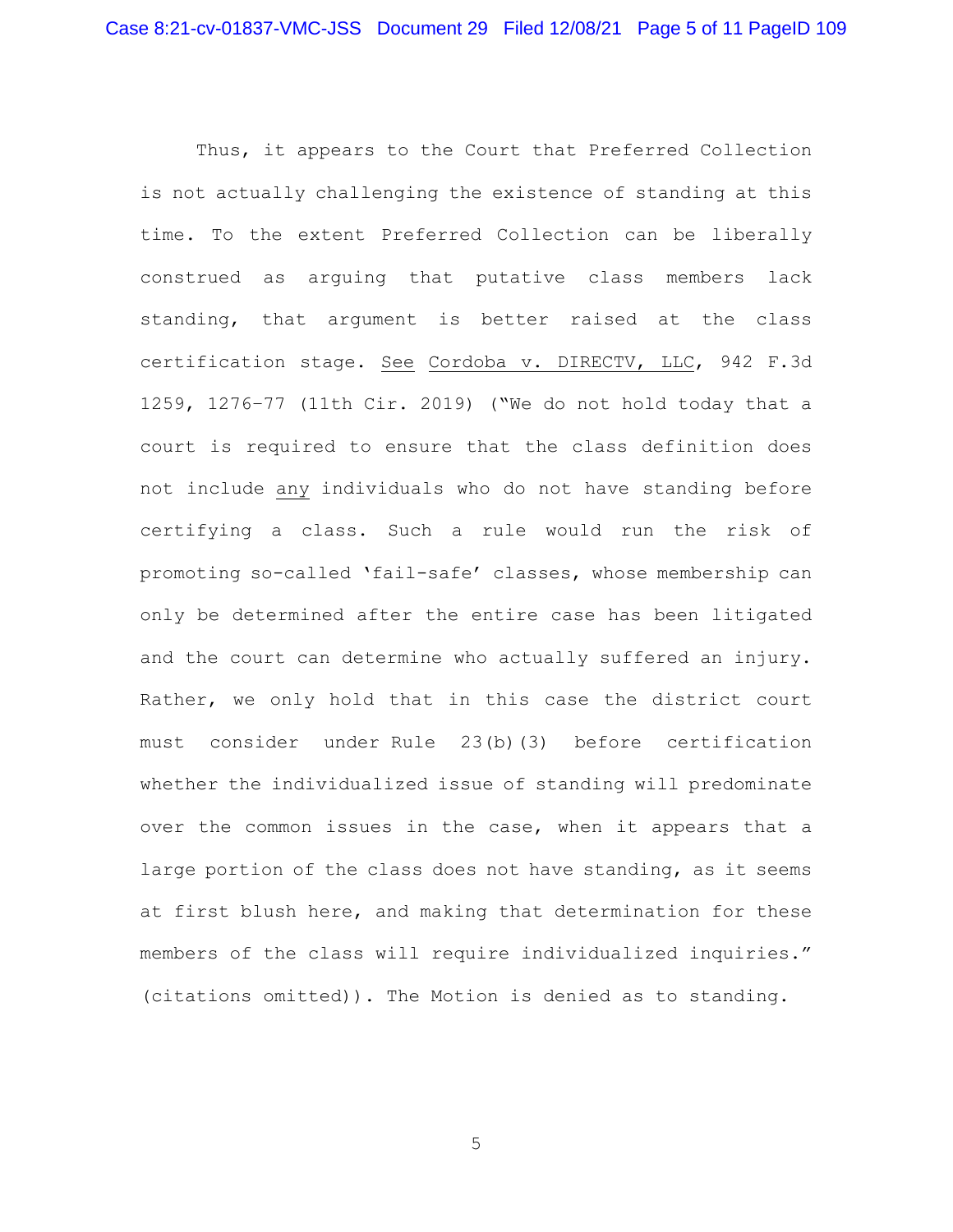### **B. TCPA Claim**

Regarding the TCPA claim, Preferred Collection argues: "[Nieves'] complaint is vague and does not specifically allege that [Preferred Collection] used an [automatic telephone dialing system ("ATDS")] to place the calls or that the recordings were not done without human intervention." (Doc. # 6 at 4). "The complaint is completely devoid of allegations which establish that an ATDS was used." (Id. at 5).

Preferred Collection misreads the complaint. There are no allegations in the complaint concerning the use of an ATDS because Nieves is not basing his TCPA claim upon the use of an ATDS. As various allegations in the complaint make clear, Nieves is basing his TCPA claim upon Preferred Collection's use of pre-recorded voices. See (Doc. # 1 at 8) ("[Preferred Collection] placed or caused to be placed numerous prerecorded voicemails on [Nieves's] cellular telephone without [Nieves's] consent in violation of 47 U.S.C. § 227 (b)(1)(A)(iii)."). And, indeed, the TCPA makes it unlawful for debt collectors to use *either* "any automatic telephone dialing system or an artificial or prerecorded voice" to make collection calls without consent. 47 U.S.C.  $\frac{1}{5}$  227(b)(1)(A); see also (Doc. # 19 at 2) ("Since [Nieves] is basing his TCPA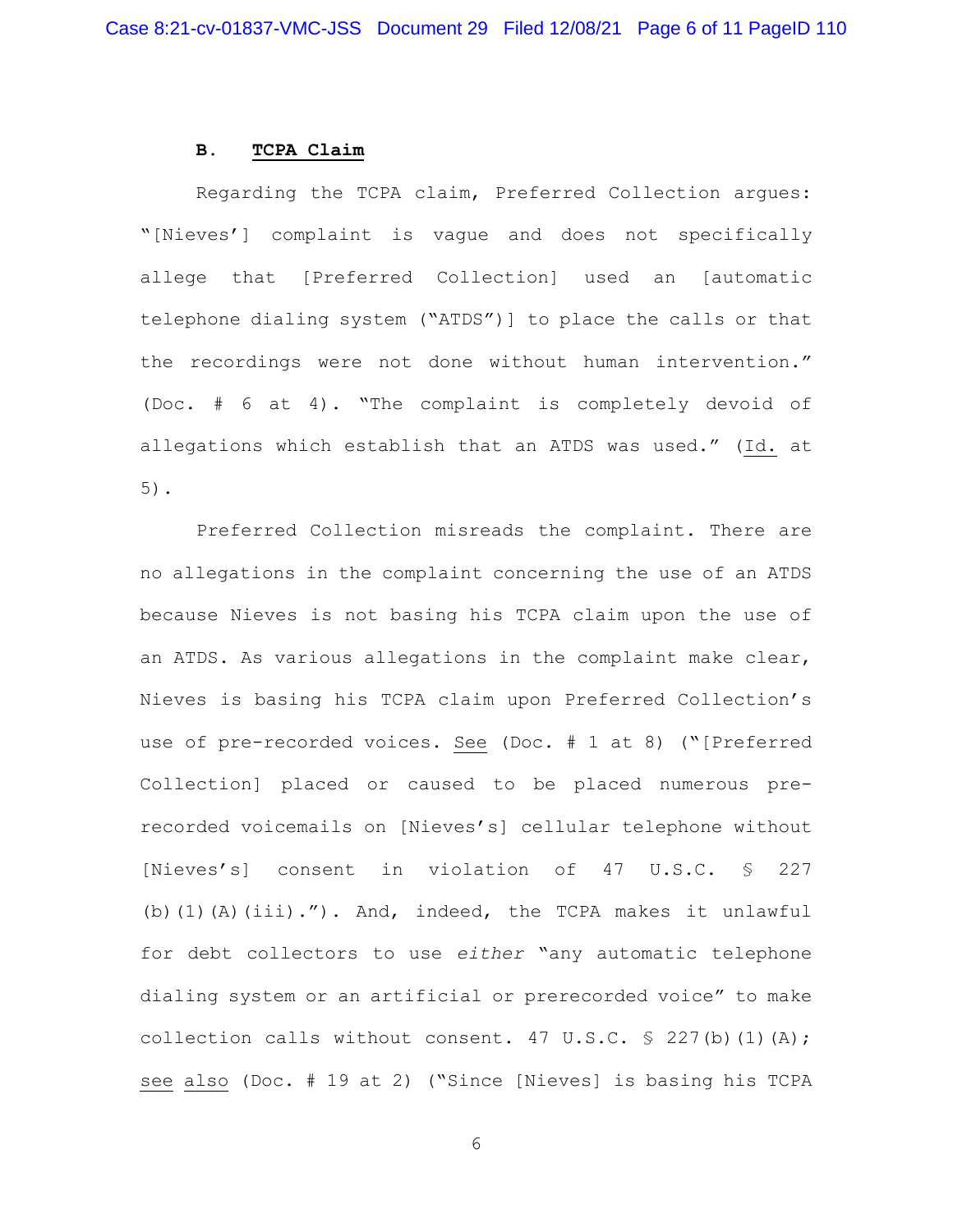claim on the use of prerecorded messages, he need not allege that [Preferred Collection] used an ATDS to make the calls at issue."). Thus, the Motion is denied as to the ATDS argument.

Preferred Collection next argues the TCPA claim should be dismissed because Nieves's "conclusion that he did not consent to be called on his cellular telephone is not sufficient." (Doc. # 6 at 6). It argues that, because the complaint does not allege how Preferred Collection obtained Nieves's phone number, the Court should assume that Nieves "provided the cellular phone number and he forgot he gave his consent." (Id. at 6-7).

The Court disagrees with Preferred Collection. The Court need not — and should not — make inferences from the complaint's allegations in Preferred Collection's favor when a reasonable inference can be made in Nieves's favor. See Stephens, 901 F.2d at 1573 ("On a motion to dismiss, the facts stated in [plaintiff's] complaint and all reasonable inferences therefrom are taken as true."). Here, the Court will not infer, without any allegation to that effect in the complaint, that Nieves consented to Preferred Collection's calls. Regardless, even if Nieves did originally consent, the complaint alleges that Nieves revoked his consent and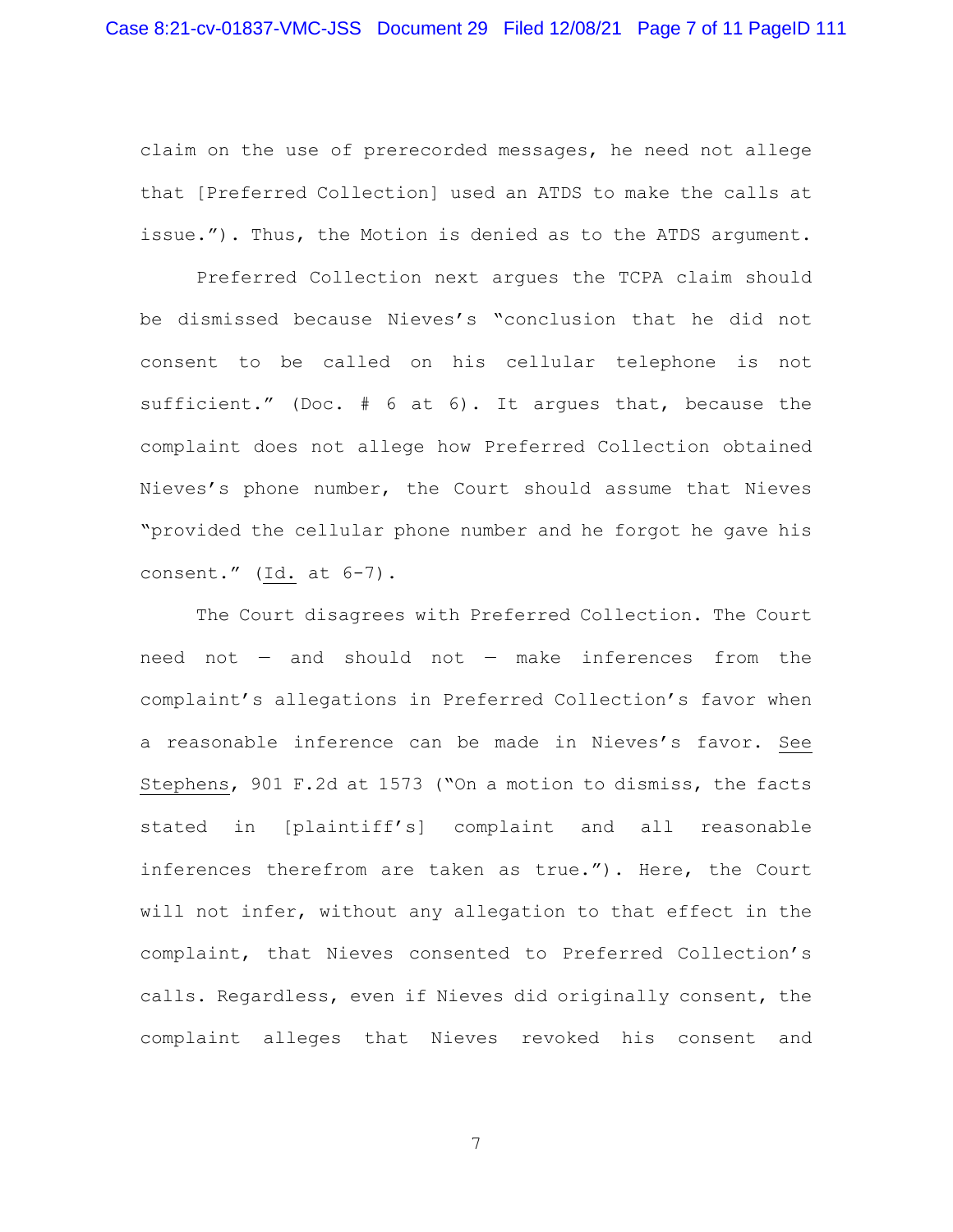Preferred Collection continued calling him after the revocation. (Doc. # 1 at 3-4).

Thus, Nieves has sufficiently stated a claim under the TCPA and the Motion is denied as to this claim.

#### **C. FDCPA and FCCPA Claims**

Next, Preferred Collection argues the FDCPA claim should be dismissed because the complaint's allegations "are merely conclusory and simply quote the language of the statute." (Doc. # 6 at 8). Additionally, it contends that Nieves never revoked consent sufficiently because his consent was made verbally during a phone call rather than in writing as required by the FDCPA to cease all communications. (Id. at 9); see 15 U.S.C. § 1692c(c) ("If a consumer notifies a debt collector in writing that the consumer refuses to pay a debt or that the consumer wishes the debt collector to cease further communication with the consumer, the debt collector shall not communicate further with the consumer with respect to such debt . . ."). Because Nieves supposedly never sufficiently revoked his consent, Preferred Collection maintains that any collection calls could not be deemed inconvenient or harassing on that basis.

The Court rejects this argument. As other courts have held, this "argument, that [Nieves] did not make [his] request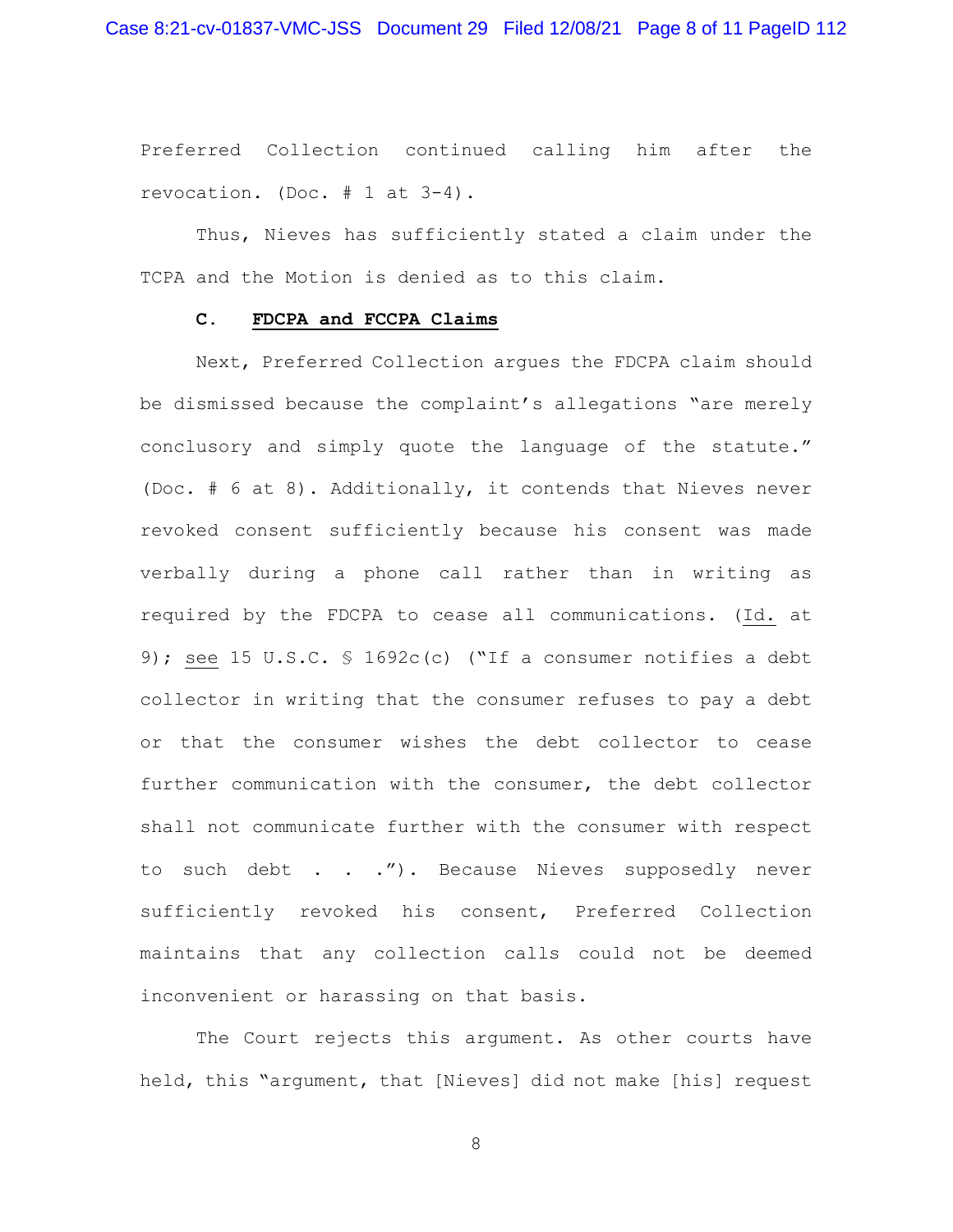in writing, is not a reason to dismiss this claim. Section 1692c(a) does not impose any writing requirement on the consumer. However, a request to cease all communication, not just phone calls, must be made by a writing [under] 15 U.S.C. § 1692c(c)." McClintock v. Credit Servs., Inc., No. 1:16-CV-1395, 2018 WL 2197745, at \*2 (W.D. Mich. Mar. 28, 2018) (citations omitted). Thus, Nieves has sufficiently alleged that Preferred Collection knew that any calls to Nieves were inconvenient because Nieves had asked that the calls stop. See Shand-Pistilli v. Pro. Acct. Servs., Inc., No. 10-CV-1808, 2010 WL 2978029, at \*3 (E.D. Pa. July 26, 2010) ("Under section 1692c(a)(1) a consumer may request that debt collectors cease calling at any time or place known to be inconvenient including the consumer's home. Accordingly, section 1692c(a)(1) places the burden upon a debt collector to cease communicating with consumers at times and places known to be inconvenient. Furthermore, the willful and repeated disregard of a consumer's requests to cease calling at an inconvenient time or location constitutes a violation of section  $1692c(a)(1)$ ." (citations omitted)).

Furthermore, as Nieves had requested that all calls stop, the complaint plausibly alleges that all calls made after that revocation were made with the intent to annoy and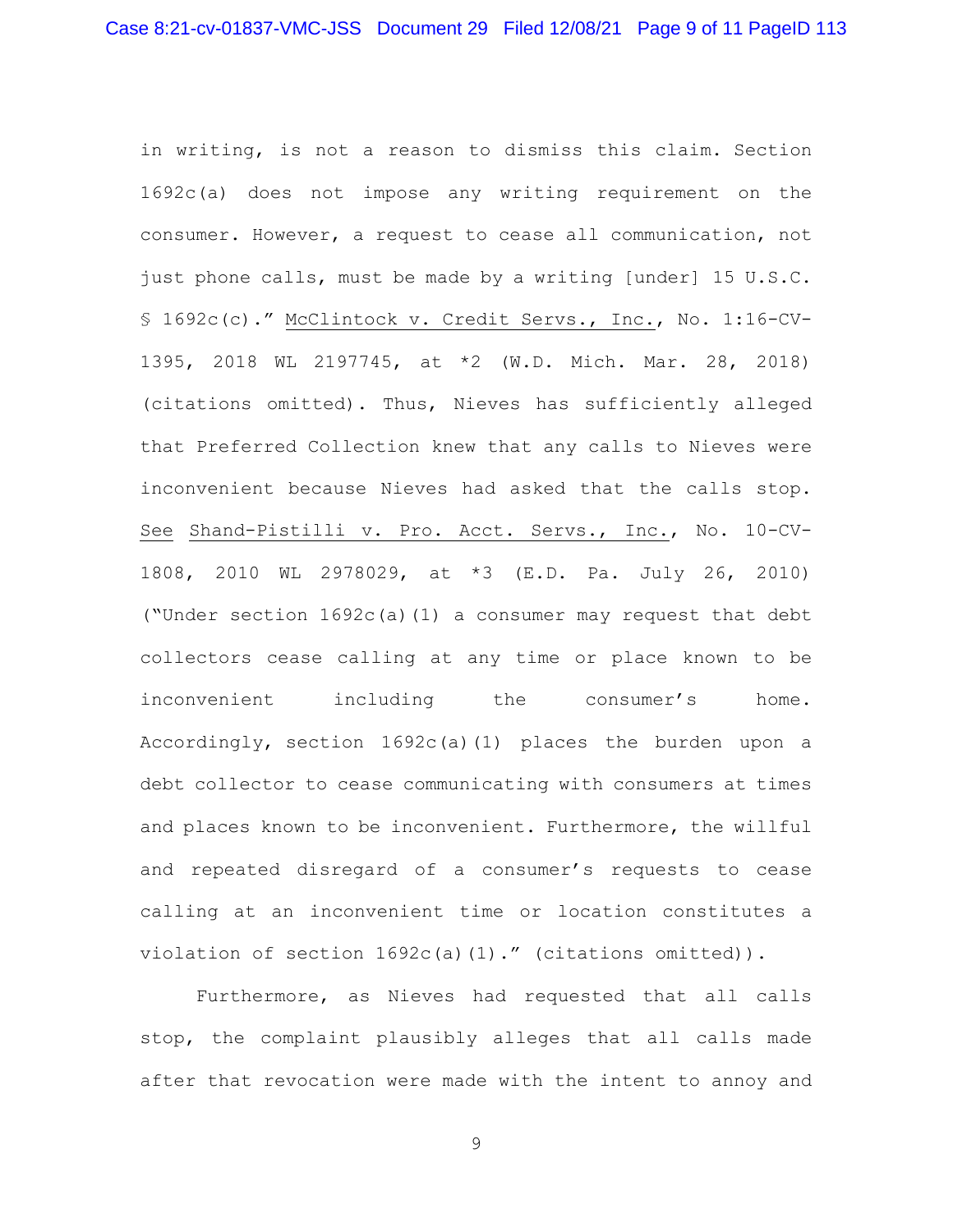harass Nieves in violation of both the FDCPA and the FCCPA. See Waite v. Fin. Recovery Servs., Inc., No. 8:09-cv-2336- VMC-AEP, 2010 WL 5209350, at \*4 n.8 (M.D. Fla. Dec. 16, 2010) ("A high volume of unanswered calls without any prior records of substantive conversations between Plaintiff and Defendant tends to suggest a difficulty in reaching Plaintiff rather than an intent to harass. In contrast, calling after being asked to stop is far more indicative of an intent to abuse."). Nieves was not required to allege the exact number and frequency of calls received — his allegation that Preferred Collection made numerous calls to him after his request that all calls cease is sufficient. In short, Nieves has plausibly pled FDCPA and FCCPA claims that survive the motion to dismiss stage.

Accordingly, it is hereby

#### **ORDERED, ADJUDGED,** and **DECREED:**

Defendant Preferred Collection & Management Services, Inc.'s Motion to Dismiss Class Action Complaint (Doc. # 6) is **DENIED**. Defendant's answer to the complaint is due within fourteen days of the date of this Order.